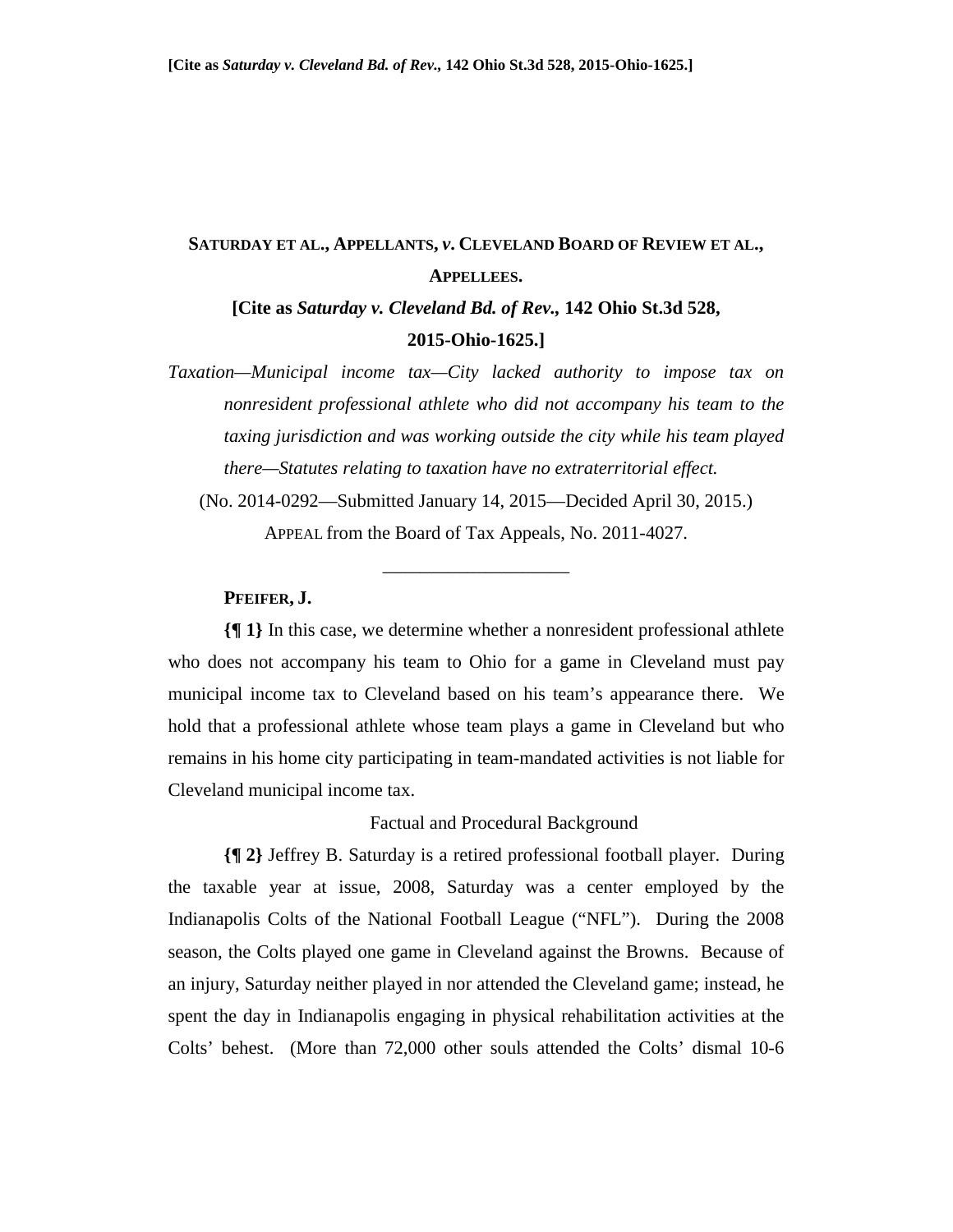victory over the Browns.) The Colts nevertheless withheld an amount of Cleveland municipal income tax from Saturday's 2008 compensation and paid it to the city. Saturday and his wife, Karen, who filed joint income-tax returns, contend that Cleveland had no authority to impose its tax on the income of a nonresident who did not work within Cleveland's city limits during the taxable year.

# *1. The Saturdays' Refund Claim*

**{¶ 3}** On December 18, 2009, the Saturdays sought from the Central Collection Agency ("CCA"), Cleveland's tax administration authority, a total refund of all income tax withheld and remitted to the city of Cleveland for tax year 2008. (They had previously filed a Cleveland tax return for 2008 showing that all tax had been paid through withholding and that they were entitled to a small refund.)

**{¶ 4}** Out of reported total municipal wages of \$3,577,561.11, the Colts attributed \$178,878 (approximately 5 percent of Saturday's 2008 income) to Cleveland under CCA Regulation 8:02(E)(6), which sets forth a "games-played" method of computing a nonresident professional athlete's municipal income tax base. Under the games-played method, the city claims the right to tax the amount of a professional athlete's annual income that is proportionate to the share of the team's preseason, regular season, and postseason games that were played in Cleveland. *See* CCA Regulation 8:02(E)(6). For example, if a team played 20 games in a year and one of those games was in Cleveland, Cleveland would apply its tax to one twentieth, or 5 percent, of each player's annual income. In another case announced today, *Hillenmeyer v. Cleveland Bd. of Rev.*, \_\_\_ Ohio St.3d \_\_\_, 2015-Ohio-1623, \_\_\_ N.E.3d \_\_\_, this court declares that method of computing a nonresident professional athlete's income tax base unconstitutional. Although the Saturdays advance some arguments that parallel those presented in *Hillenmeyer*, we decide this case on other grounds.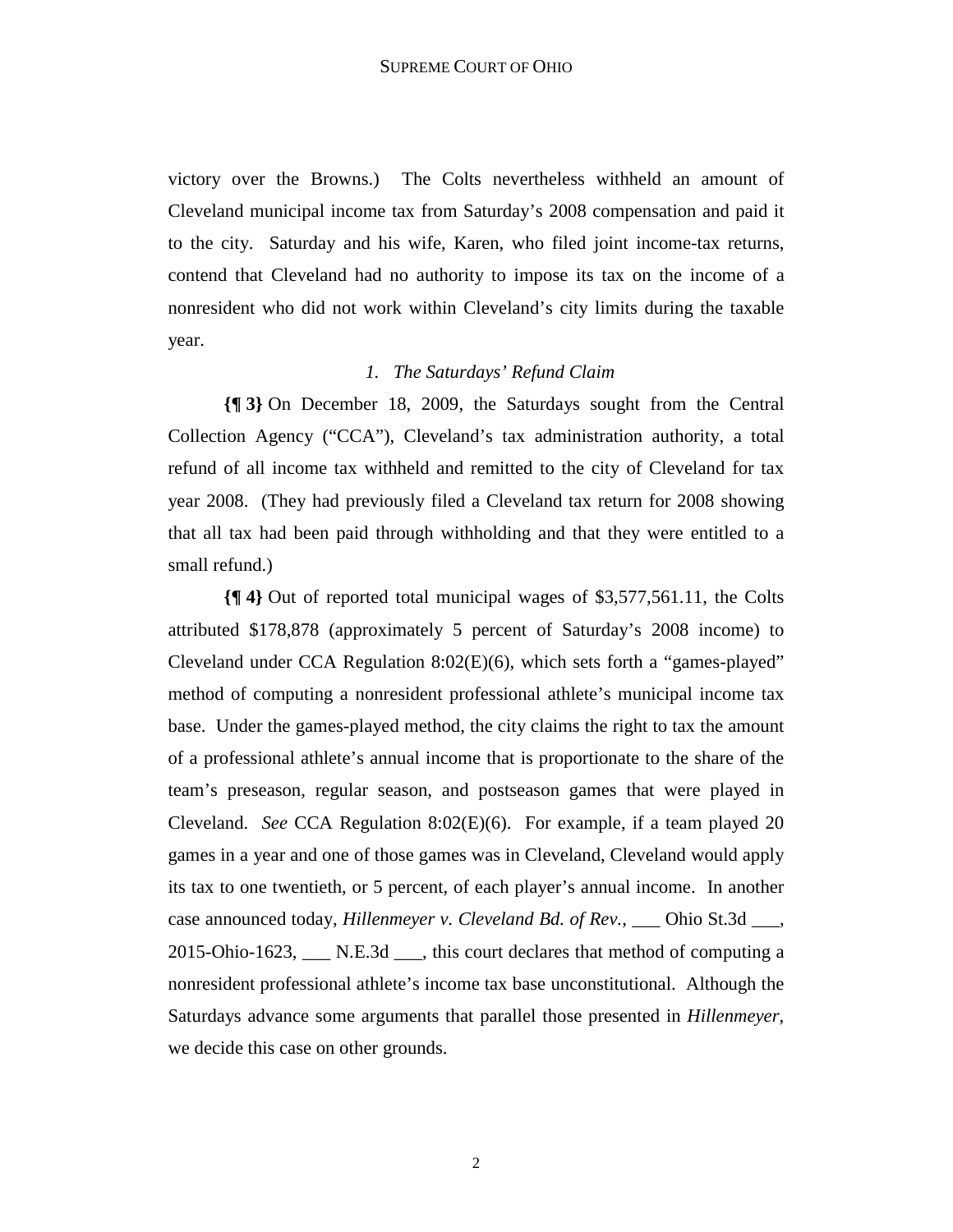**{¶ 5}** The Saturdays requested a refund of \$3,594. Identifying an error in the computation of the withholding, the CCA refunded the Saturdays a total of \$322. But in a final administrative ruling issued on January 25, 2011, the CCA denied the claim for a full refund. The Saturdays filed an appeal to the City of Cleveland Board of Review by letter dated February 23, 2011.

# *2. Board of Review*

**{¶ 6}** The board of review held a hearing on June 24, 2011. There was no live testimony at the hearing. Instead, counsel for the Saturdays and counsel for the Cleveland tax administrator presented documentary exhibits and arguments. The hearing was followed up by briefs of the parties.

**{¶ 7}** On September 20, 2011, the board of review issued its decision upholding the denial of the Saturdays' claims. The board first rejected the tax administrator's defenses of waiver and res judicata that were based on the Saturdays' having received and accepted earlier partial refunds due to corrected mathematical calculations. Next, the board held that the Saturdays failed to prove that the games-played method of income allocation was unreasonable, placing particular emphasis on the lack of live witnesses and their reliance on affidavits and other documentation at the hearing. Finally, the board characterized Saturday's absence from the Cleveland game—and Cleveland—as a paid sick day, which it held Cleveland had the authority to tax because Cleveland's nonresident-professional-athlete regulation expressly applied the tax to games from which an athlete was excused due to "illness or injury." *See* CCA Regulation  $8:02(E)(6)$ .

#### *3. Board of Tax Appeals*

**{¶ 8}** The Saturdays appealed to the Board of Tax Appeals ("BTA") on November 17, 2011. The parties waived a hearing there and submitted the case on the record and the briefs.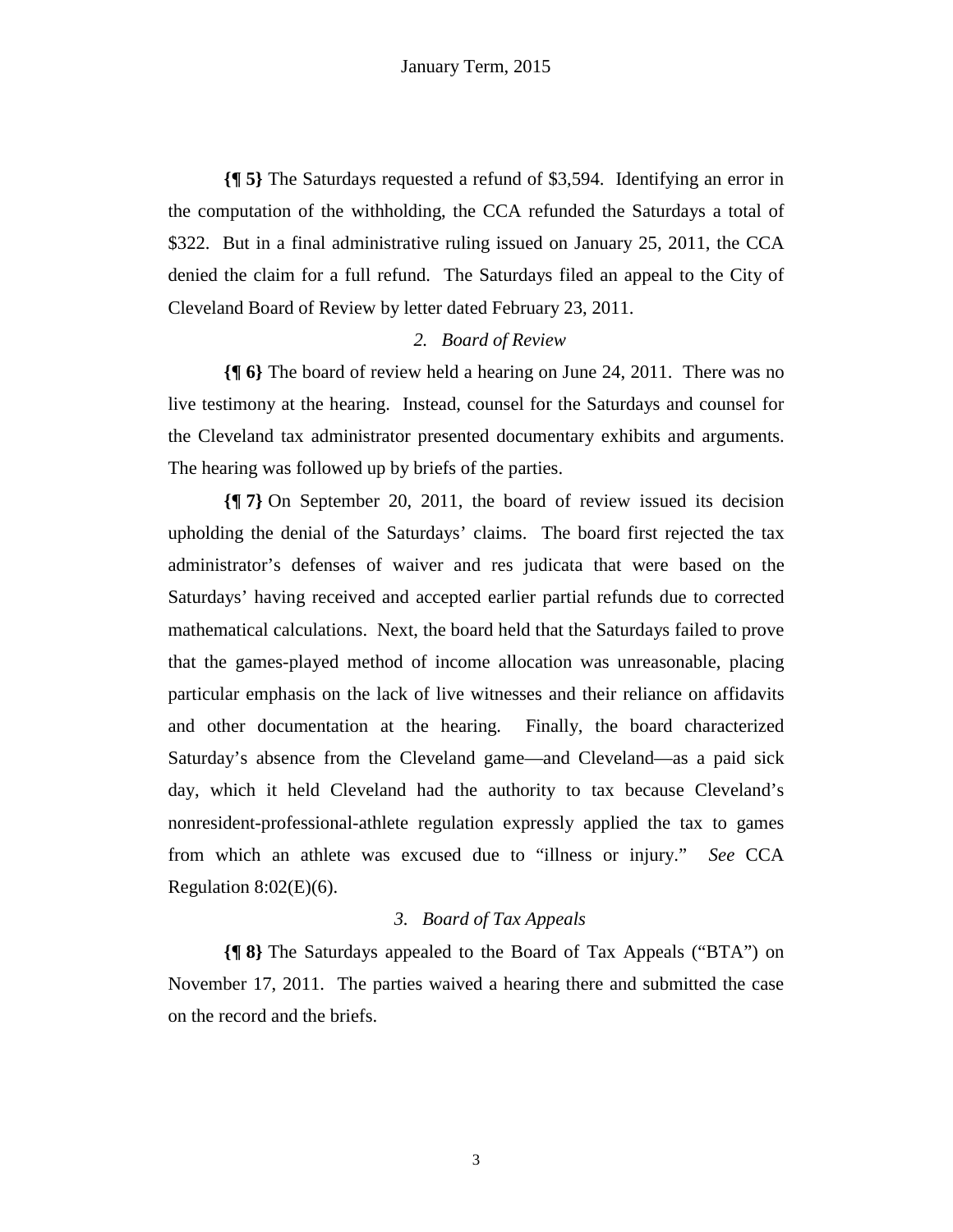#### SUPREME COURT OF OHIO

**{¶ 9}** The BTA issued its decision on January 28, 2014, affirming the board of review's determination. BTA No. 2011-4027, 2014 WL 504226 (Jan. 28, 2014). The BTA first disposed of the challenge to the games-played method on the basis of its decision in the *Hillenmeyer* case. *Id*. at \*2. Next, the BTA considered the significance of Saturday's absence from the Cleveland game in 2008. Finding applicable to Saturday's situation two passages of the CCA's nonresident-professional-athlete regulation—that the tax should be withheld with respect to "the entire amount of compensation earned for games that occur in" Cleveland and that the Cleveland allocation includes compensation for games the athlete "was excused from playing because of injury or illness," CCA Regulation 8:02(E)(6)—the BTA concluded, citing its *Hillenmeyer* decision, that Cleveland's municipal-income-tax ordinance and the nonresident-professional-athlete regulation do not operate in contravention of any state statute or Ohio case precedent and constitute a " 'valid exercise of the city's municipal power to tax.' " *Id*. at \*2-3, quoting *Gesler v. Worthington Income Tax Bd. of Appeals*, 138 Ohio St.3d 76, 2013-Ohio-4986, 3 N.E.3d 1177, ¶ 22. According to the BTA, it possessed "no jurisdiction to determine the constitutionality or reasonableness of the ordinance, including its application to athletes absent from games due to

# *4. Evidence Regarding Saturday's Employment*

injury or illness." *Id*. at \*3. Thereafter, the Saturdays appealed to this court.

**{¶ 10}** The evidence the Saturdays presented in this case strongly parallels that presented by Hillenmeyer in his case, with the difference that Thomas DePaso, associate general counsel to the NFL Players' Association and a former NFL player, testified by affidavit in the Saturdays' case rather than live at the board of review hearing. Just as the live testimony in *Hillenmeyer* referred to the NFL collective-bargaining agreement and the individual player contracts, so does DePaso's affidavit in this case. It discusses the phases of an NFL player's work year: the three-day mandatory mini-camp; the preseason training camp; the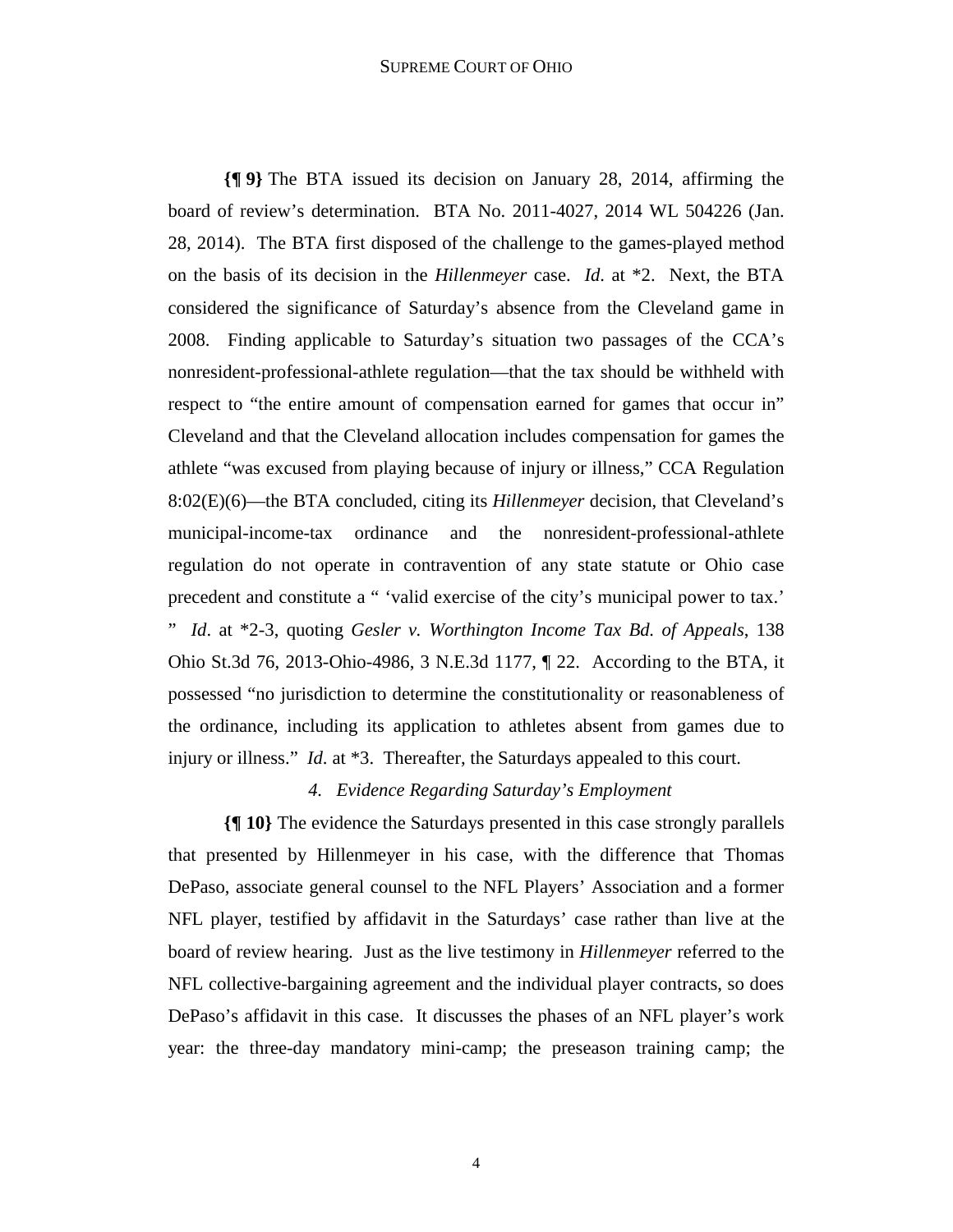regular season with its work week including meetings, practices, and games; and the postseason.

**{¶ 11}** Other evidence included the affidavits of both Jeffrey and Karen Saturday, the affidavit of the Colts' vice president of finance, Kurt Humphrey, and the affidavit of the Colts' head athletic trainer, Dave Hammer. In addition to supporting DePaso's testimony concerning the duties and compensation of Saturday as an NFL player, these affidavits establish that Saturday suffered an injury during the 2008 season that rendered him inactive for four games, including the Cleveland game that year. They also document Saturday's treatment plan for the injury through a log that is kept in the ordinary course of business. The log shows that Saturday underwent rehabilitation for calf and knee injuries on the weekend of November 29 and 30, 2008—the dates on which the Colts traveled to Cleveland and played the game there.

**{¶ 12}** DePaso stated in his affidavit that NFL teams require injured players to follow a rehabilitation program and that players are subject to fines for failing to attend scheduled appointments with team physicians or trainers or for "material failure to follow a rehabilitation program prescribed by a Club physician or trainer." Jeffrey Saturday's affidavit asserted that during the period of his 2008-season injury he "attended team meetings and performed physical rehabilitation," adding that "failure to perform these services to the Colts would have subjected me to fines." The Humphrey affidavit shows the travel manifest relating to the 2008 Cleveland game, a document kept in the ordinary course of business by the Colts; it shows which team members went to Cleveland for the game. Saturday was not with the Colts in Cleveland that weekend.

#### Law and Analysis

**{¶ 13}** Under their first proposition of law, the Saturdays argue that the "taxation of the wages of a nonresident employee who performed no work or services in Cleveland is contrary to the Cleveland Codified Ordinances and Ohio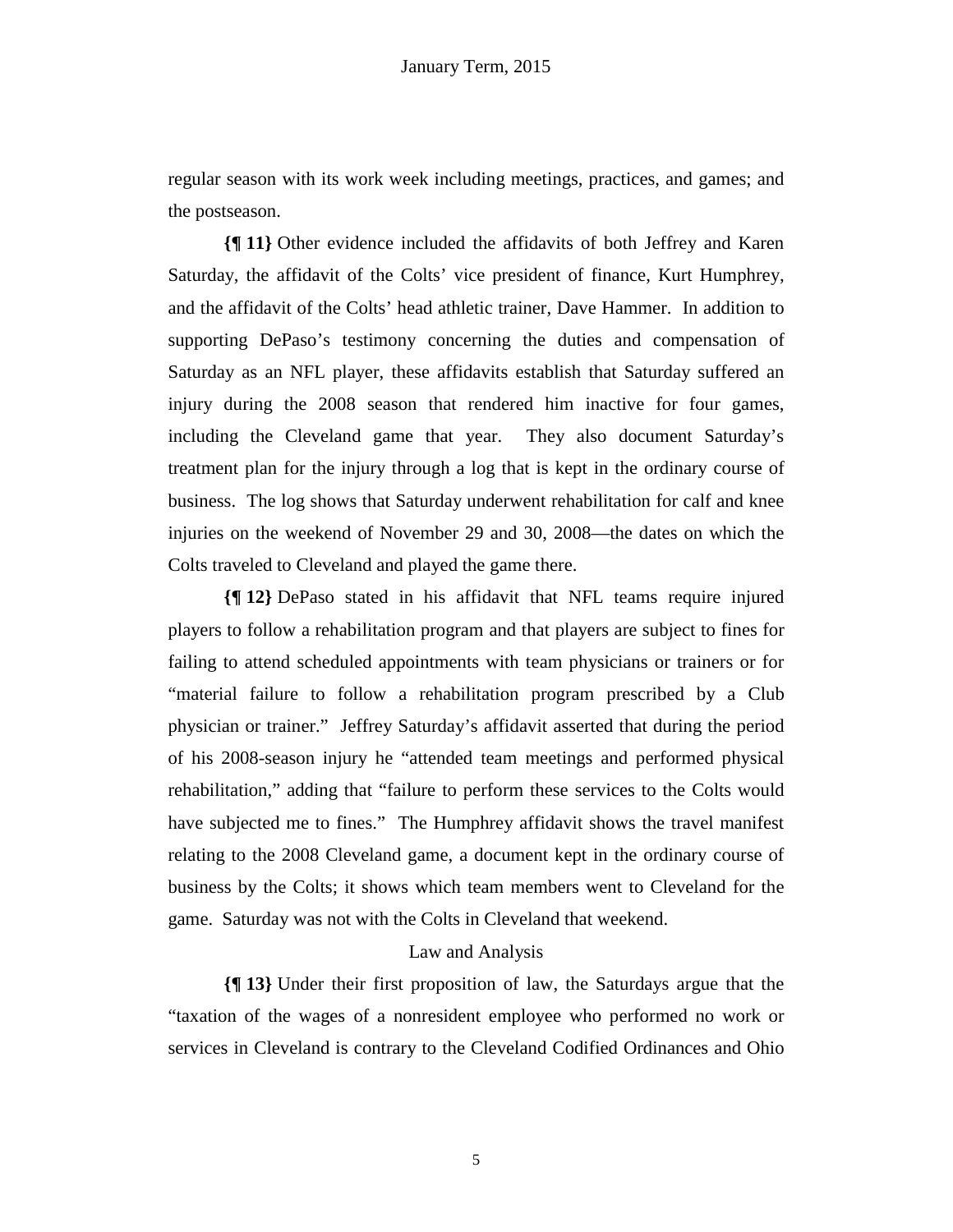Law." Cleveland counters by arguing that its municipal-income-tax ordinance authorizes the tax by applying it to "qualifying wages" that are "attributable to" Cleveland. *See* Cleveland Codified Ordinances 191.0501(b)(1). Further, Cleveland relies on the specific provisions of its regulation governing the ordinance's application to nonresident professional athletes, placing particular emphasis on the inclusion in the games-played ratio of "games the athlete \* \* \* was excused from playing because of injury or illness." CCA Regulation 8:02(E)(6). We conclude that Cleveland's municipal-income-tax ordinance and its nonresident-professional-athlete regulation do not allow for the taxation of the Saturdays' 2008 income.

**{¶ 14}** Cleveland imposes a tax on "all qualifying wages, earned and/or received on and after January 1, 1967, by nonresidents of the City for work done or services performed or rendered within the City or attributable to the City." Cleveland Codified Ordinances 191.0501(b)(1). Certainly, none of Saturday's work was performed in Cleveland. Nor can his work on the day of the Cleveland game, or on any other day, be attributed to Cleveland, since the evidence shows that Saturday was in Indianapolis on game day, engaging in physical rehabilitation in preparation for future games.

**{¶ 15}** CCA Regulation 8:02(E)(6), which describes how the tax applies to nonresident professional athletes, contains two potentially significant passages. It reads:

#### 6. Professional athletes.

In the case of employees who are non-resident professional athletes, the deduction and withholding of personal service compensation shall attach to the *entire amount of compensation earned for games that occur in the taxing community*. In the case of a non-resident athlete not paid specifically for the game played

6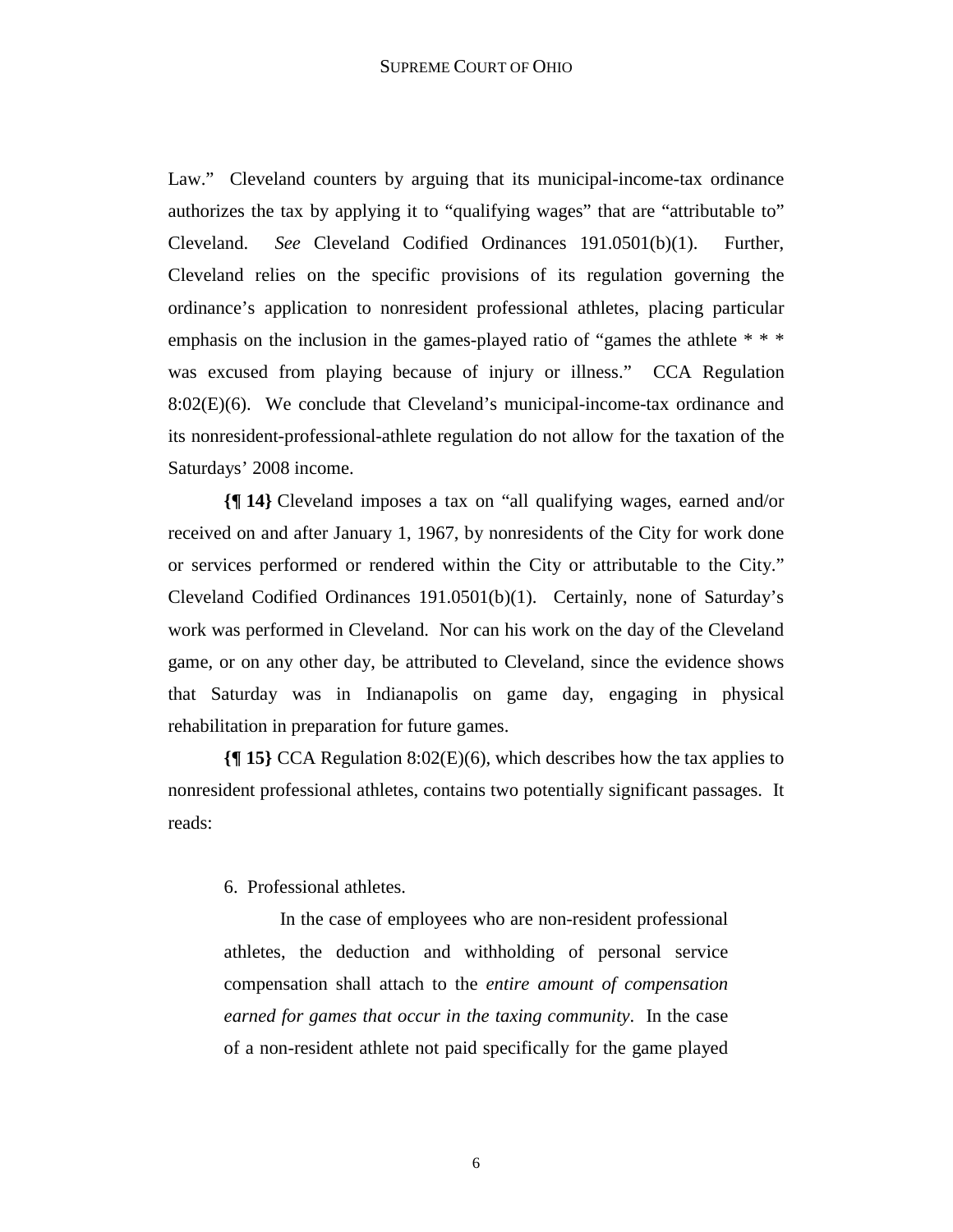in a taxing community, the following apportionment formula must be used:

The compensation earned and subject to tax is the total income earned during the taxable year, including incentive payments, signing bonuses, reporting bonuses, incentive bonuses, roster bonuses and other extras, multiplied by a fraction, the numerator of which is the number of exhibition, regular season, and post-season games the athlete played (or was available to play for his team, as for example, with substitutes), *or was excused from playing because of injury or illness*, in the taxing community during the taxable year, and the denominator of which is the total number of exhibition, regular season, and post-season games which the athlete was obligated to play under contract or otherwise during the taxable year, *including games in which the athlete was excused from playing because of injury or illness*.

(Emphasis added.)

**{¶ 16}** First, the regulation extends the tax to the "entire amount of compensation earned for games that occur in the taxing community." Cleveland argues that NFL players are paid to play games and that Saturday's compensation related to the playing of the game in Cleveland even though Saturday was not present for it.

**{¶ 17}** But when the regulation is read in the context of the ordinance— "for work done or services performed or rendered within the City or attributable to the City"—and also in light of our holding in *Hillenmeyer* that players such as Saturday are compensated for activity other than playing games, then Cleveland's reading of the regulation becomes untenable. In *Hillenmeyer*, this court determines that the "duty-days" method of calculating the amount of income that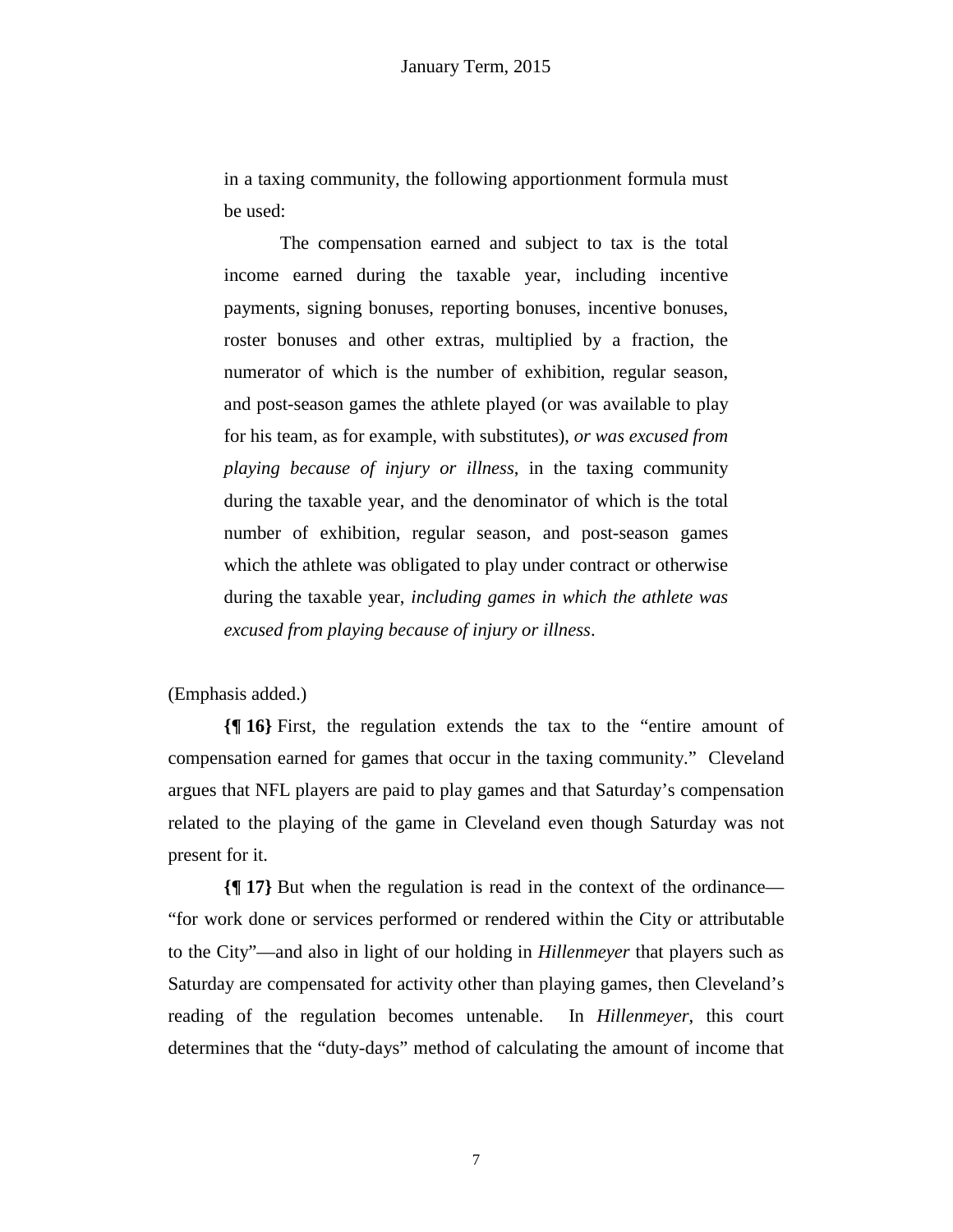is subject to Cleveland municipal tax "properly includes as taxable income only that compensation earned in Cleveland by accounting for all the work for which an NFL player such as Hillenmeyer is paid, rather than merely the football games he plays each year." *Hillenmeyer*, \_\_\_ Ohio St.3d \_\_\_, 2015-Ohio-1623, \_\_\_ N.E.3d \_\_\_, at ¶ 49.

**{¶ 18}** Since NFL players are contractually employed to provide services to their employers from the beginning of the preseason through the end of the postseason, including mandatory mini-camps, the official preseason training camp, meetings, practice sessions, and all preseason, regular season, and postseason games, and since they are required to undergo rehabilitation for injuries, Saturday's service to his employer encompassed his rehabilitation activity outside Cleveland on the day of the Colts-Browns game in Cleveland in 2008. That is, Saturday was performing his job duties in Indianapolis on game day. It follows that the language of the regulation—that the "entire amount of compensation earned for games that occur in the taxing community" is susceptible to municipal tax—must be construed more narrowly under the present circumstances to permit the taxation of compensation only when the player was actually present at the Cleveland game and earning compensation for his presence at that game.

**{¶ 19}** The second potentially significant passage in the regulation is the part that describes the ratio for allocating income to Cleveland for tax purposes. Both in constructing the numerator and the denominator for the games-played calculation, the regulation includes games the athlete "was excused from playing because of injury or illness." Cleveland argues that because Saturday was "excused from playing" the Cleveland game, the tax applies to him under this provision.

**{¶ 20}** This argument is unavailing for the simple reason that nothing in the regulation addresses the additional significant fact of Saturday's complete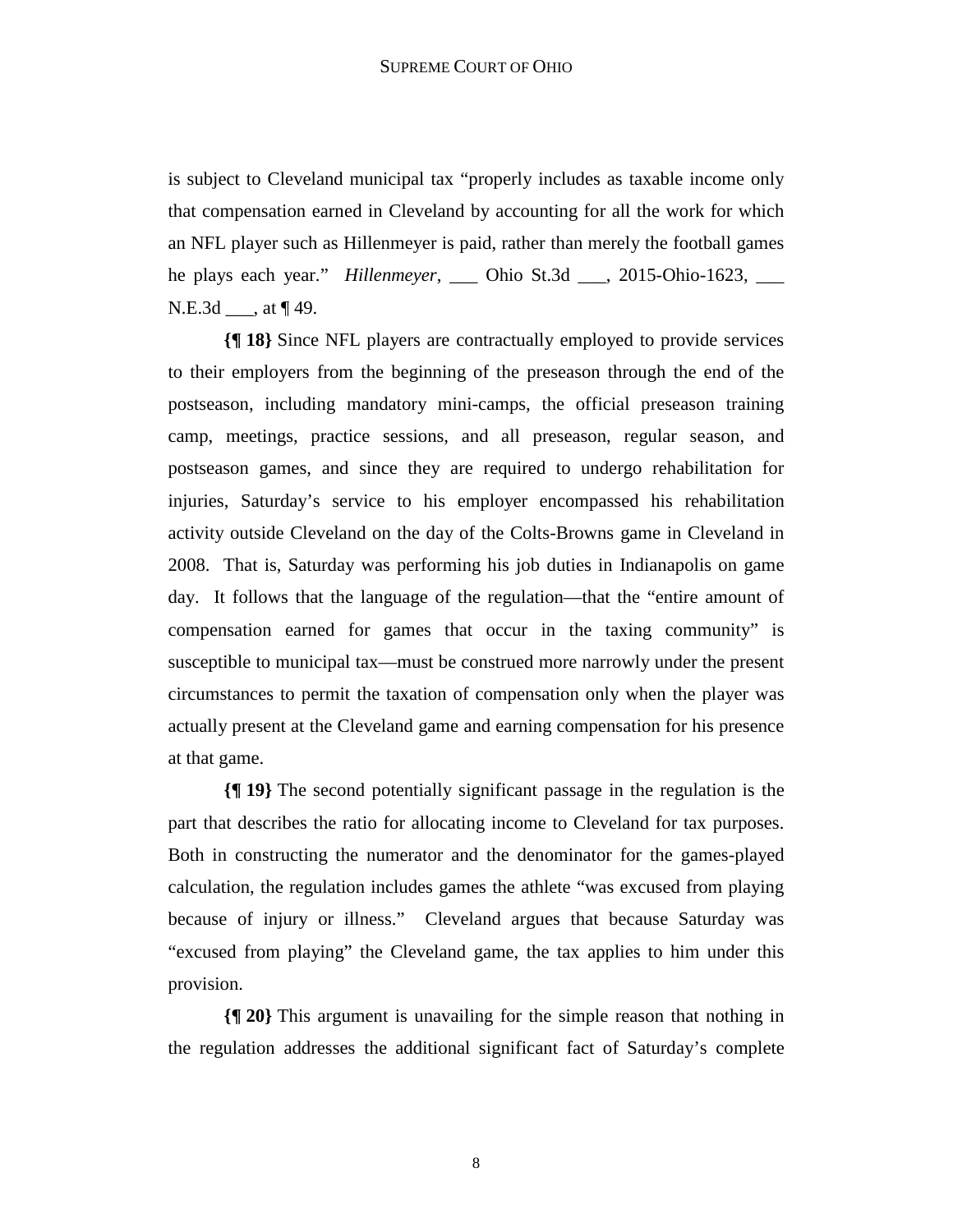absence from the city of Cleveland at the time of the game (and at every other time during the year). Had Saturday traveled to Cleveland with the team and been "excused from playing," the language of the regulation might support imposing the tax. But here, Saturday was not even present at the game, and the regulation says nothing about what to do when the athlete is not even in the city where the game is being played. Thus, the regulation is at best ambiguous as to whether the tax is levied on Saturday.

**{¶ 21}** At least two canons of construction militate against Cleveland's expansive interpretation of the city's income-tax law, given that the record here shows not only that the taxpayer was not in Cleveland on game day but also that he was performing job duties in another city on that day. First, it is a central tenet of tax jurisprudence that "a statute that imposes a tax requires strict construction against the state, with any doubt resolved in favor of the taxpayer." *Columbia Gas Transm. Corp. v. Levin*, 117 Ohio St.3d 122, 2008-Ohio-511, 882 N.E.2d 400, ¶ 34, citing *Gulf Oil Corp. v. Kosydar*, 44 Ohio St.2d 208, 339 N.E.2d 820 (1975), paragraph one of the syllabus. *See also Bosher v. Euclid Income Tax Bd. of Rev.*, 99 Ohio St.3d 330, 2003-Ohio-3886, 792 N.E.2d 181, ¶ 14 (applying the same principle to municipal income tax). Second, Cleveland's interpretation violates the "implied condition of all statutes relating to taxation that they have no extraterritorial effect." *Schneider v. Laffoon*, 4 Ohio St.2d 89, 96, 212 N.E.2d 801 (1965). Quite simply, Saturday's absence from Cleveland and his performance of duties elsewhere on the same day raise a strong suggestion that the imposition of Cleveland tax would constitute extraterritorial taxation.

**{¶ 22}** Therefore, we hold that neither Cleveland's municipal-income-tax ordinance nor the regulation governing its application to nonresident professional athletes authorizes the imposition of tax on Saturday's income under the circumstances of this case. Because we dispose of this case by construing the ordinance and the regulation against Cleveland's position, we need not reach the